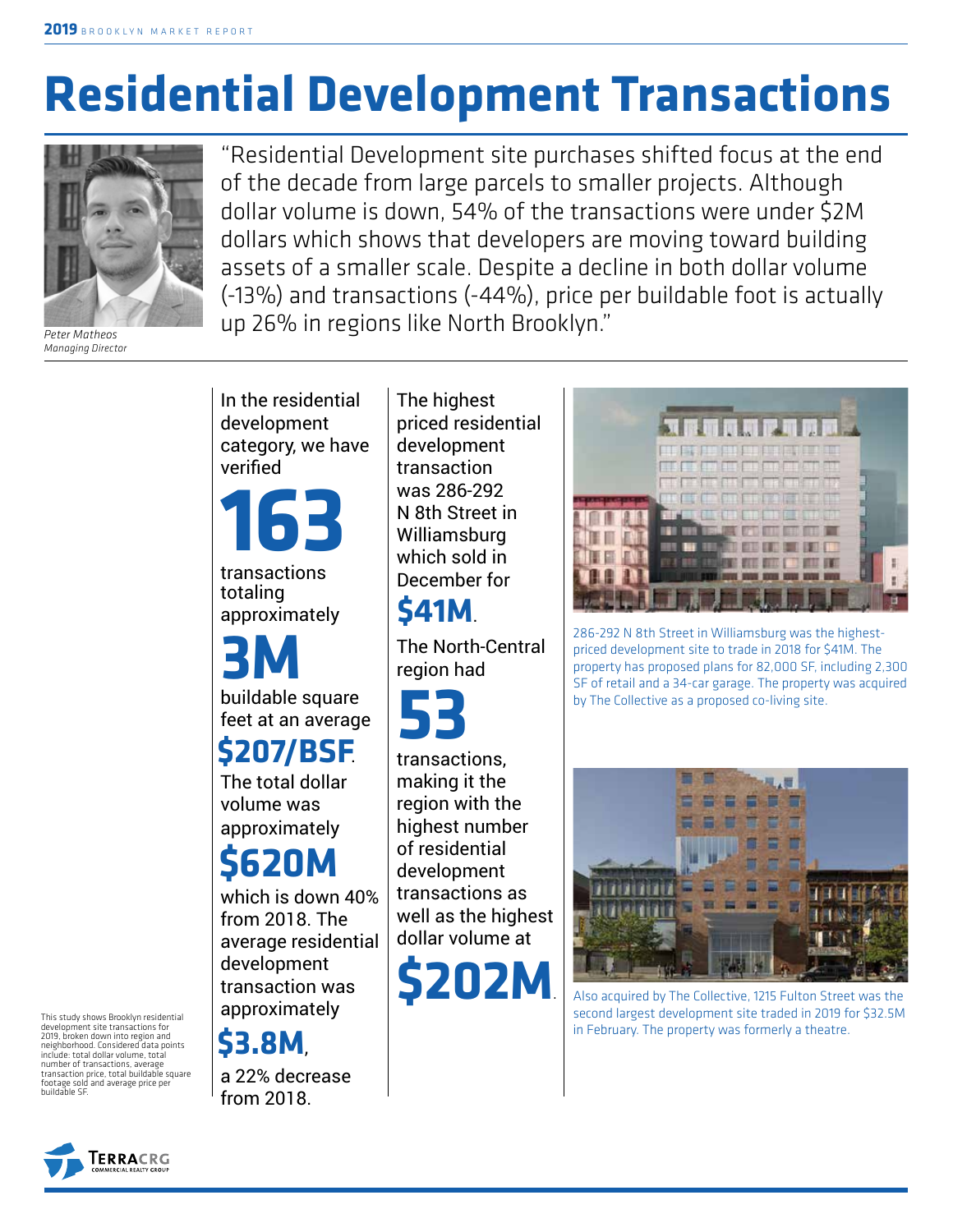#### **Residential Development**

| Region                           | Neighborhood         | <b>Dollar Volume</b> | <b>Total</b><br><b>Transactions</b> | Avg.<br><b>Transaction</b> | <b>Total BSF</b> | Avg. PPBSF* |
|----------------------------------|----------------------|----------------------|-------------------------------------|----------------------------|------------------|-------------|
| <b>Central Brooklyn</b>          | Borough Park         | \$15,054,000         | 8                                   | \$1,881,750                | 54,191           | \$278       |
|                                  | East Flatbush        | \$67,430,000         | 18                                  | \$3,746,111                | 398,981          | \$169       |
|                                  | Flatbush             | \$15,863,300         | З                                   | \$5,287,767                | 87,565           | \$181       |
|                                  | Flatlands            | \$350,000            | $\mathbf{1}$                        | \$350,000                  | 4,000            | \$88        |
|                                  | Kensington           | \$450,000            | $\mathbf{1}$                        | \$450,000                  | 3,535            | \$127       |
|                                  | Lefferts Gardens     | \$1,925,000          | $\mathbf{1}$                        | \$1,925,000                | 11,100           | \$173       |
|                                  | Midwood              | \$40,377,471         | $\overline{4}$                      | \$10,094,368               | 307,146          | \$131       |
|                                  | <b>Total/Average</b> | \$141,449,771        | 36                                  | \$3,929,160                | 866,518          | \$163       |
| East Brooklyn                    | Brownsville          | \$7,580,000          | 5                                   | \$1,516,000                | 106,500          | \$71        |
|                                  | Cypress Hills        | \$3,440,000          | $\overline{2}$                      | \$1,720,000                | 42,820           | \$80        |
|                                  | East New York        | \$13,170,550         | 12                                  | \$1,097,546                | 181,519          | \$73        |
|                                  | <b>Total/Average</b> | \$24,190,550         | 19                                  | \$1,273,187                | 330,839          | \$73        |
| <b>Greater Downtown Brooklyn</b> | Boerum Hill          | \$17,797,512         | 2                                   | \$8,898,756                | 41,430           | \$430       |
|                                  | Clinton Hill         | \$33,800,000         | 4                                   | \$8,450,000                | 98,274           | \$344       |
|                                  | Columbia Waterfront  | \$3,725,000          | 1                                   | \$3,725,000                | 17,600           | \$212       |
|                                  | <b>DUMBO</b>         | \$4,350,000          | 1                                   | \$4,350,000                | 14,254           | \$305       |
|                                  | Fort Greene          | \$1,595,000          | $\overline{2}$                      | \$797,500                  | 5,908            | \$270       |
|                                  | Gowanus              | \$3,200,000          | $\overline{2}$                      | \$1,600,000                | 11,771           | \$272       |
|                                  | Park Slope           | \$1,840,000          | $\mathbf{1}$                        | \$1,840,000                | 5,000            | \$368       |
|                                  | Prospect Heights     | \$2,620,000          | 1                                   | \$2,620,000                | 10.179           | \$257       |
|                                  | Red Hook             | \$9,518,000          | 3                                   | \$3,172,667                | 28,164           | \$338       |
|                                  | <b>Total/Average</b> | \$78,445,512         | 17                                  | \$4,614,442                | 232,579          | \$337       |
| <b>North Brooklyn</b>            | East Williamsburg    | \$15,551,000         | 6                                   | \$2,591,833                | 50,158           | \$310       |
|                                  | Greenpoint           | \$9,925,000          | 5                                   | \$1,985,000                | 32,153           | \$309       |
|                                  | Williamsburg         | \$104,770,982        | $\overline{7}$                      | \$14,967,283               | 186,717          | \$561       |
|                                  | <b>Total/Average</b> | \$130,246,982        | 18                                  | \$7,235,943                | 269,028          | \$484       |
| <b>North-Central Brooklyn</b>    | Bedford-Stuyvesant   | \$111,324,478        | 28                                  | \$3,975,874                | 567,529          | \$196       |
|                                  | <b>Bushwick</b>      | \$49,325,000         | 14                                  | \$3,523,214                | 224,636          | \$220       |
|                                  | Crown Heights        | \$32,695,000         | 5                                   | \$6,539,000                | 180,711          | \$181       |
|                                  | Ocean Hill           | \$8,855,000          | 6                                   | \$1,475,833                | 72,153           | \$123       |
|                                  | <b>Total/Average</b> | \$202,199,478        | 53                                  | \$3,815,084                | 1,045,029        | \$193       |
| <b>South Brooklyn</b>            | Brighton Beach       | \$360,000            | 1                                   | \$360,000                  | 3,564            | \$101       |
|                                  | Coney Island         | \$740,000            | $\mathbf{1}$                        | \$740,000                  | 10,407           | \$71        |
|                                  | Gravesend            | \$20,491,956         | 9                                   | \$2,276,884                | 101,890          | \$201       |
|                                  | Sheepshead Bay       | \$5,300,000          | 3                                   | \$1,766,667                | 30,277           | \$175       |
|                                  | <b>Total/Average</b> | \$26,891,956         | 14                                  | \$1,920,854                | 146,138          | \$184       |
| <b>West Brooklyn</b>             | Bath Beach           | \$1,650,000          | 1                                   | \$1,650,000                | 10,183           | \$162       |
|                                  | Fort Hamilton        | \$5,650,000          | $\mathbf{1}$                        | \$5,650,000                | 27,084           | \$209       |
|                                  | Greenwood Heights    | \$1,425,000          | $\mathbf{1}$                        | \$1,425,000                | 5,008            | \$285       |
|                                  | Sunset Park          | \$7,552,052          | 3                                   | \$2,517,351                | 55,522           | \$136       |
|                                  | <b>Total/Average</b> | \$16,277,052         | 6                                   | \$2,712,842                | 97,797           | \$166       |
| <b>Brooklyn Wide</b>             |                      | \$619,701,300        | 163                                 | \$3,801,848                | 2,987,927        | \$207       |

**\*** *Price per Buildable Square Foot*